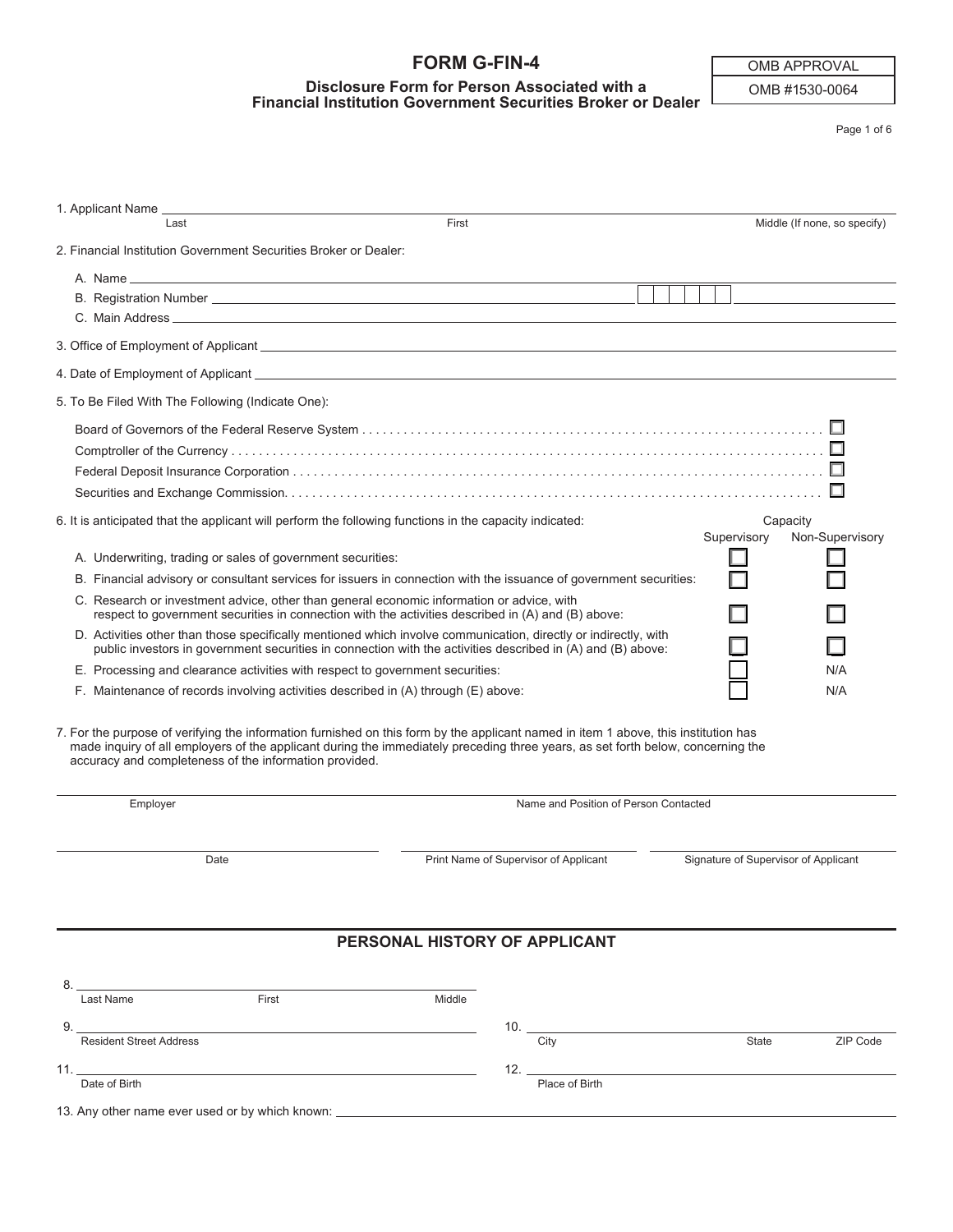14. Employment History

The following is a complete, consecutive statement of all my business connections for the past ten years starting with my current position:

| Name of Employer, Complete   | -rom                 |    | Position | Reason for | Full or   |
|------------------------------|----------------------|----|----------|------------|-----------|
| Address and Type of Business | Mo.<br>$\mathcal{L}$ | Mo | Held     | Leaving    | Part Time |

15. Residential History

The following is a complete, consecutive statement of all my residential addresses for the past five years starting with my current residential address:

| Address (Street, City, State ZIP Code) | From    | To      |
|----------------------------------------|---------|---------|
|                                        | Mo. Yr. | Mo. Yr. |
|                                        |         |         |
|                                        |         |         |
|                                        |         |         |
|                                        |         |         |
|                                        |         |         |

#### **IF THE ANSWER TO ANY OF THE FOLLOWING QUESTIONS IS YES, ATTACH COMPLETE DETAILS**

16. Definitions

- Investment or Investment-Related Pertaining to securities, commodities, banking, insurance, or real estate (including, but not limited to acting as or being associated with a government securities broker or dealer, municipal securities dealer, broker-dealer, investment company, investment adviser, futures sponsor, bank, or savings and loan association).
- Involved Doing an act or aiding, abetting, counseling, commanding, inducing, conspiring with or failing reasonably to supervise another in doing an act.
- Foreign Financial Regulatory Authority Includes any (a) foreign securities authority; (b) other governmental body or foreign equivalent of a selfregulatory organization empowered by a foreign government to administer or enforce its laws relating to the regulation of investment or investmentrelated activities; or (c) membership organization, a function of which is to regulate the participation of its members in the activities listed above.
- A. Have you, within the 10 years preceding the date of this filing, been convicted of or plead guilty or nolo contendere ("no contest") in a domestic or foreign court to:

| (1) a felony or misdemeanor involving: investments or an investment-related business, fraud,                             |                 |
|--------------------------------------------------------------------------------------------------------------------------|-----------------|
| false statements or omissions, wrongful taking of property, or bribery, forgery, counterfeiting or extortion? Yes $\Box$ | No $\square$    |
|                                                                                                                          | No <sub>1</sub> |
| B. Has any domestic or foreign court ever:                                                                               |                 |
|                                                                                                                          | No $\square$    |
| found that you were involved in a violation of investment-related statutes or regulations?Yes<br>(2)                     | $No \Box$       |
| C. Has the Securities and Exchange Commission or the Commodity Futures Trading Commission ever:                          |                 |
| (1)                                                                                                                      | No $\square$    |
| found you to have been involved in a violation of investment-related regulations or statutes? Yes<br>(2)                 | No $\square$    |
| found you to have been a cause of an investment-related business having its authorization to do<br>(3)                   |                 |
|                                                                                                                          | $No \Box$       |
| entered an order denying, suspending or revoking your registration or disciplined you by                                 |                 |
| restricting your activities?.                                                                                            | No $\Box$       |
| (5)                                                                                                                      | No              |
| D. Has any other federal regulatory agency, any state regulatory agency, or foreign financial regulatory authority ever: |                 |
| (1)                                                                                                                      | No $\square$    |
| found you to have been involved in a violation of investment regulations or statutes? Yes<br>(2)                         | $No \Box$       |
| found you to have been a cause of an investment-related business having its authorization to do<br>(3)                   |                 |
|                                                                                                                          | $No \Box$       |
| (4)                                                                                                                      | $No \Box$       |
| denied, suspended, or revoked your registration or license or otherwise prevented you from<br>(5)                        |                 |
| associating with an investment related business, or disciplined you by restricting your activities?Yes                   | No $\square$    |
|                                                                                                                          | $No \Box$       |
| E. Has any self-regulatory organization or commodities exchange:                                                         |                 |
|                                                                                                                          | No $\square$    |
|                                                                                                                          | No              |
| found you to have been the cause of an investment-related business having its authorization to do<br>(3)                 |                 |
|                                                                                                                          | No $\square$    |
| disciplined you by expelling or suspending you from membership, barring or suspending your association<br>(4)            |                 |
|                                                                                                                          | No $\square$    |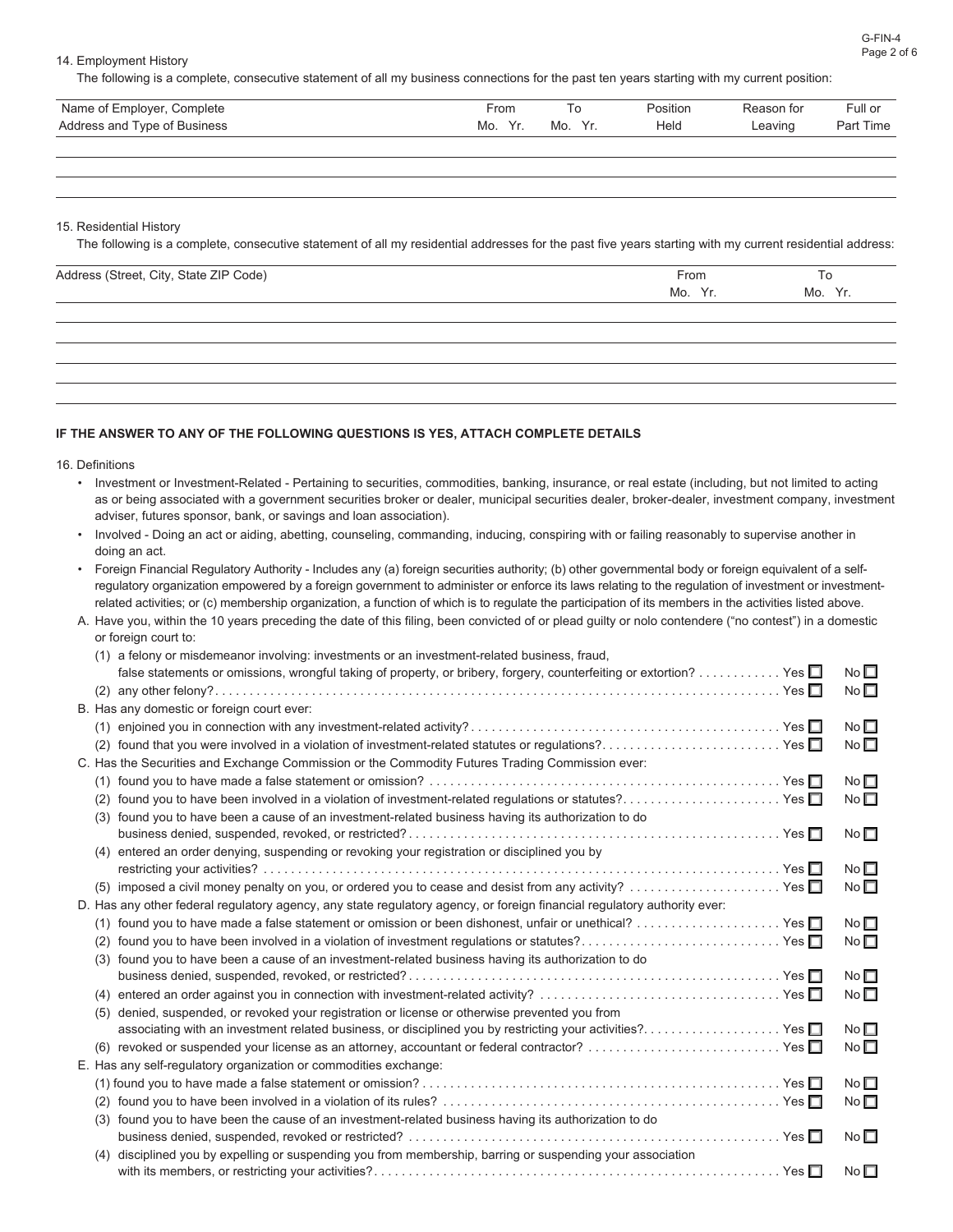G-FIN-4  $93$  of 6

| F. Has any foreign government, court, regulatory agency, or exchange ever entered an order against you  | Page            |
|---------------------------------------------------------------------------------------------------------|-----------------|
|                                                                                                         | No <sub>1</sub> |
| G. Are you now the subject of any complaint, investigation, or proceeding that could result in a        |                 |
|                                                                                                         | No <b>□</b>     |
| H. Have you been discharged or permitted to resign because you were accused of:                         |                 |
| violating investment-related statutes, regulations, rules, or industry standards of conduct?Yes<br>(1)  | No $\Box$       |
|                                                                                                         | No $\Box$       |
| (3) failure to supervise in connection with investment-related statutes, regulations, rules or industry |                 |
|                                                                                                         | $N \circ \Box$  |
|                                                                                                         |                 |

| <b>FORM G-FIN-4 ACKNOWLEDGMENT</b> |                      |
|------------------------------------|----------------------|
|                                    |                      |
|                                    |                      |
|                                    | <b>Receipt Stamp</b> |
|                                    |                      |

 WHEN THE FORM G-FIN-4 IS RECEIVED BY THE APPROPRIATE REGULATORY AGENCY, THIS ACKNOWLEDGMENT WILL BE STAMPED TO SHOW RECEIPT AND RETURNED TO THE PERSON NAMED IN ITEM 20. THE STAMPED ACKNOWLEDGMENT SHOULD BE RETAINED TO SUBSTANTIATE FILING.

> Public reporting burden for this collection of information is estimated to average 2 hours per response, including the time for reviewing instructions, searching existing data sources, gathering and maintaining the data needed, and completing and reviewing the collection of information. Send comments regarding this burden estimate or any aspect of this collection of information, including suggestions for reducing this burden to: Bureau of the Fiscal Service, Government Securities Regulations Staff, 3201 Pennsy Drive, Building E, Landover, MD 20785-1603; and to the Office of Management and Budget, (1530-0064) Washington, DC 20503.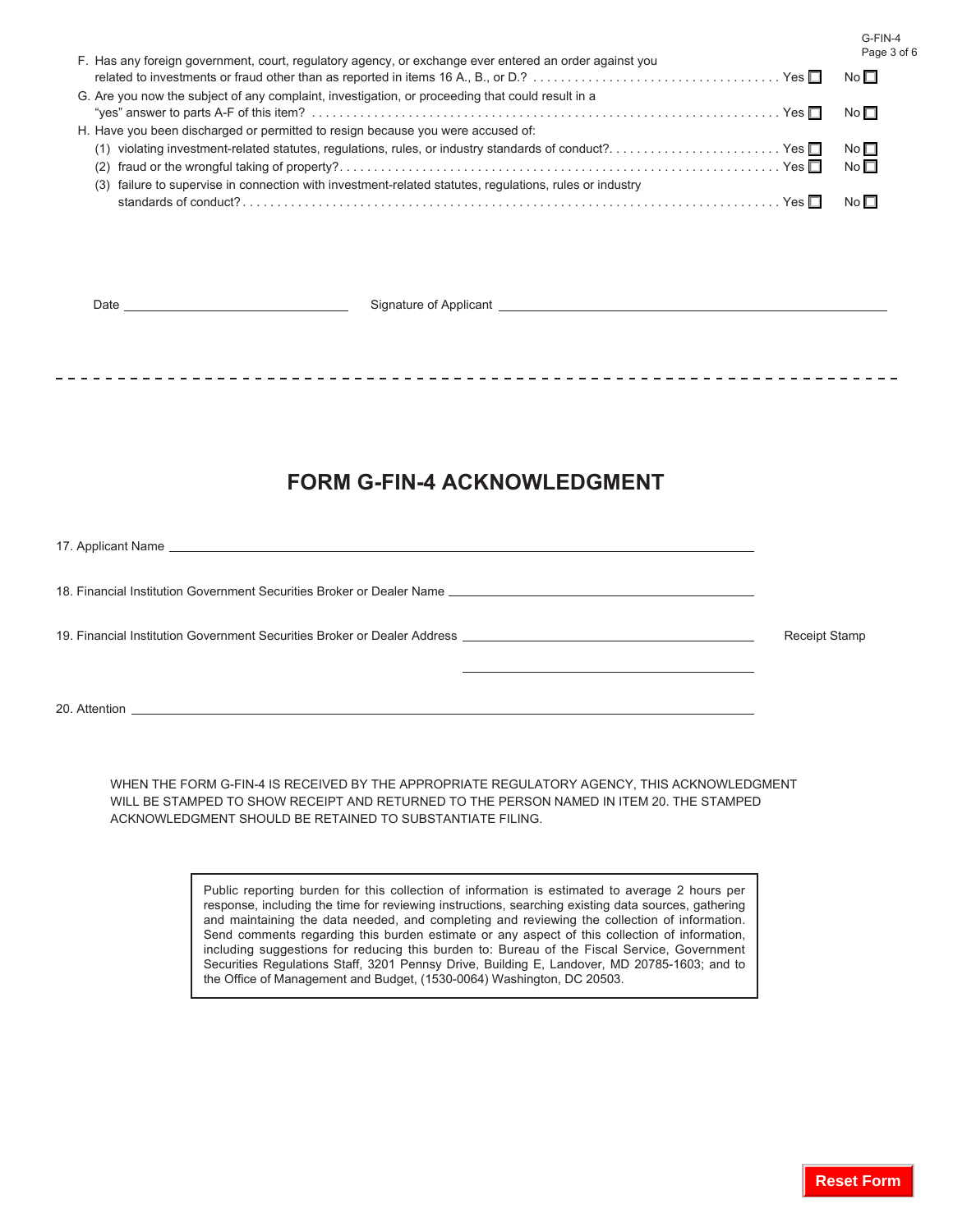#### **GENERAL**

This information is provided in accordance with the Privacy Act of 1974, 5 USC 552a, to those applicants completing a Form G-FIN-4 (Disclosure Form for Persons Associated with a Financial Institution Government Securities Broker or Dealer) which is to be filed with the appropriate regulatory agency, as defined in section 3(a)(34)(G) of the Securities Exchange Act of 1934 (15 USC 78c(a)(34)(G)).

### AUTHORITY

Section 15C(b)(1) of the Securities Exchange Act of 1934 (15 USC 78o-5(b)(1)).

#### **PURPOSE**

The appropriate regulatory agency will review the information reported on Form G-FIN-4 for the purpose of determining whether the applicant might be subject to disciplinary action pursuant to section 15C(c)(2) of the Securities Exchange Act of 1934 (15 USC 78o-5(c)(2)).

#### EFFECTS OF NONDISCLOSURE

Except for persons who have a current Form U-4 or Form MSD-4 on file with their financial institution, persons who are or seek to be associated with a financial institution government securities broker or dealer are required to disclose the information necessary to complete Form G-FIN-4. Failure to disclose the necessary information may make an applicant subject to limitations on his or her activities with the financial institution government securities broker or dealer.

#### ROUTINE USES

The Department of the Treasury and the appropriate regulatory agencies regard the information provided by each respondent on this form as confidential. However, the information reported on Form G-FIN-4 may be routinely used by the appropriate regulatory agency as follows:

- 1. To refer to the appropriate governmental authority, whether Federal, state, local or foreign, or to the appropriate selfregulatory organization, such information as may indicate a violation or potential violation of law, regulation, or rule.
- 2. To refer to the appropriate court, magistrate or administrative law judge such information as may be relevant to proceedings before any such court or judicial officer.
- 3. To make use of such information as may aid in the resolution of any action or proceeding:
	- a. In which the Federal securities, banking or commodities laws are at issue:
	- b. In which the propriety of any disclosure of information reported on Form G-FIN-4 is at issue; or
	- c. To which the appropriate regulatory agency or a past or present member of its staff is a party or otherwise involved in an official capacity.
- 4. To disclose to a Federal, state, local or foreign governmental authority or self-regulatory organization such information as may be necessary to obtain from such authority or organization additional information concerning the associated person.
- 5. To disclose such information as may be necessary to respond to a request from a Federal, state, local or foreign governmental authority or self-regulatory organization for information needed in connection with the issuance of a license, granting of a benefit, or similar action affecting the associated person.
- 6. To disclose such information as may be necessary to respond to any congressional inquiry made at the request of the associated person.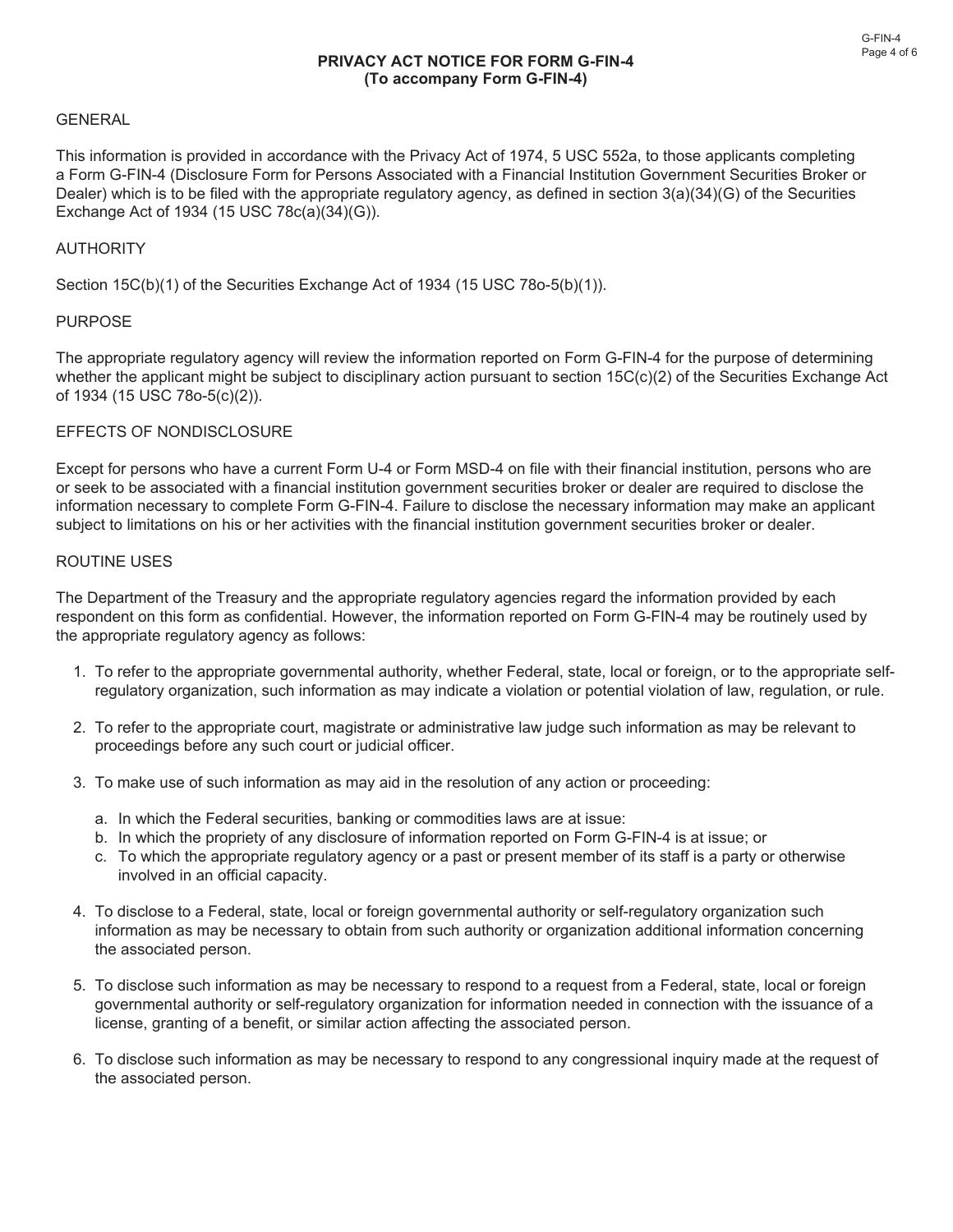## GENERAL INSTRUCTIONS

- 1. As used in these instructions and Form G-FIN-4:
	- a. The term financial institution government securities broker or dealer means a government securities broker or dealer that is a financial institution and that is not exempt from regulation as a government securities broker or dealer under Part 401 of Title 17, Code of Federal Regulations.
	- b. The terms applicant and person associated with a financial institution government securities broker or dealer mean a person, other than a person whose functions are solely clerical or ministerial, who is directly engaged in any of the following activities in either a supervisory or non-supervisory capacity: (i) underwriting, trading or sales of government securities; (ii) financial advisory or consultant services for issuers in connection with the issuance of government securities; (iii) research or investment advice, other than general economic information or advice, with respect to government securities in connection with the activities described in clauses (i) and (ii); (iv) activities other than those specifically mentioned which involve communication, directly or indirectly, with public investors in government securities in connection with the activities described in clauses (i) and (ii) above. In addition, the term includes anyone directly engaged in the following activities in a supervisory capacity: (i) processing and clearance activities with respect to government securities and (ii) maintenance of records involving any of the activities described in this paragraph (b).

Persons who function solely in a fiduciary capacity and persons whose sole government securities activities are, without exercising any investment discretion and solely at the direction of customers, to receive and/or transmit customer orders to purchase or sell government securities, but who do not give investment advice or receive transaction-based compensation, are not "associated persons" and are not required to file this form.

Directors and senior officers of the financial institution who may from time to time set broad policy guidelines affecting the financial institution as a whole that are not directly related to the conduct of the financial institution's government securities business are not considered to be "directly engaged" in the activities described in this paragraph and are not required to file this form.

- 2. Form G-FIN-4 is to be used by financial institution government securities brokers and dealers and persons who are or seek to be associated persons of such brokers or dealers to comply with the rules of the Department of the Treasury, 17 CFR 400.4, which require the filing and keeping current of the Form G-FIN-4. This form is required only when a current Form U-4 or MSD-4 for the applicant is not on file with the financial institution and its appropriate regulatory authority.
- 3. Financial institution government securities brokers and dealers are required to file Form G-FIN-4 with the appropriate regulatory agency as set forth below:
	- a. The Comptroller of the Currency in the case of a national bank, a Federal savings bank, a bank in the District of Columbia examined by the Comptroller of the Currency, or a Federal Branch or Federal agency of a foreign bank (as such terms are used in the International Banking Act of 1978);
	- b. The Board of Governors of the Federal Reserve System, in the case of a state member bank of the Federal Reserve System, a foreign bank, an uninsured state branch or state agency of a foreign bank, a commercial lending company owned or controlled by a foreign bank (as such terms are used in the International Banking Act of 1978), or a corporation organized or having an agreement with the Board of Governors of the Federal Reserve System pursuant to section 25 or section 25A of the Federal Reserve Act;
	- c. The Federal Deposit Insurance Corporation, in the case of a state savings bank, a bank insured by the Federal Deposit Insurance Corporation (other than a member of the Federal Reserve System or a Federal savings bank) or an insured state branch of a foreign bank (as such terms are used in the International Banking Act of 1978); and
	- d. The Securities and Exchange Commission, in the case of all other financial institution government securities brokers and dealers.
- 4. Copies of Form G-FIN-4 may be obtained from any of the appropriate regulatory agencies listed in instruction 3.